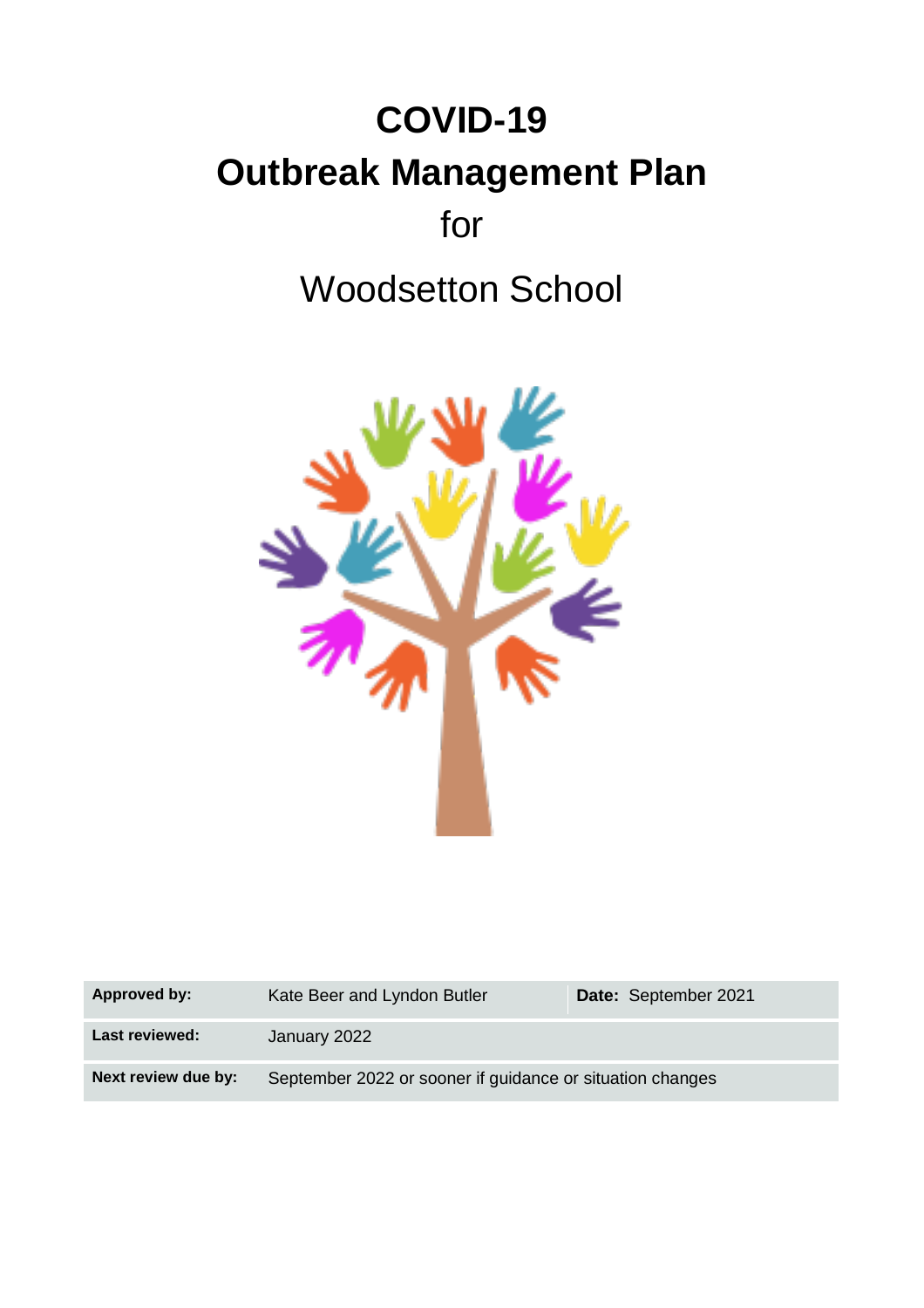# **Introduction**

This Outbreak Management Plan is based on the [contingency framework for managing local](https://www.gov.uk/government/publications/coronavirus-covid-19-local-restrictions-in-education-and-childcare-settings)  [outbreaks](https://www.gov.uk/government/publications/coronavirus-covid-19-local-restrictions-in-education-and-childcare-settings) of COVID-19, provided by the Department for Education (DfE) and adapted from the template provided by The Key Support Services Ltd and will be used alongside the latest Government Guidance. The DfE's COVID Contingency Framework states that settings should have an outbreak management plan, which describes how they would operate if there was an outbreak in school and when it may be necessary to implement additional measures to help manage a COVID-19 outbreak within the setting.

The purpose of this plan is to prepare for moving forwards with the government agenda. It is a national priority for education and childcare settings to continue to operate as normal during the Covid-19 pandemic.

The measures contained in this plan state the actions we will consider to be implemented in response to the following situations arising and with support and recommendations provided by the local authority (LA), Director of Public Health (DPH), Public Health England (PHE), health protection team or the national government.

It is the role of the Senior Leadership Team (Mrs K Beer, Mrs C Harding and Mrs S Allen) to oversee the coordination of this plan.

# **Thresholds**

- For special schools, residential settings, and settings that operate with 20 or fewer children, pupils, students and staff at any one time: • 2 children, pupils, students and staff, who are likely to have mixed closely, test positive for COVID-19 within a 10-day period
- Evidence of severe illness e.g. students or staff members admitted to hospital or a death as a result of a COVID–19 infection
- In response to a new Variant of Concern (VoC)
- Extremely high prevalence of Covid-19 in the local community / area

#### **Mixing**

It is recognised that Identifying a group that is likely to have mixed closely will be different for each setting, but a group will rarely mean a whole setting or year group. We will identify groups using the following:

For schools, this could include:

- a class
- a friendship group mixing at breaktimes
- a sports team / focus group such as school council, Anti–bullying ambassadors etc
- a group in a lunchtime activity (when deemed safe to resume)

#### **Close contacts**

Non-household contacts include any person who has had any of the following types of contacts with someone who has tested positive for Covid-19:

- face-to-face contact (within one metre), including: being coughed on, having a face-to-face conversation within one metre\*
- skin-to-skin physical contact for any length of time
- been within one metre for one minute or longer without face-to-face contact\*
- been within 2 metres of someone who has tested positive for COVID-19 for more than 15 minutes\* as a one-off exposure.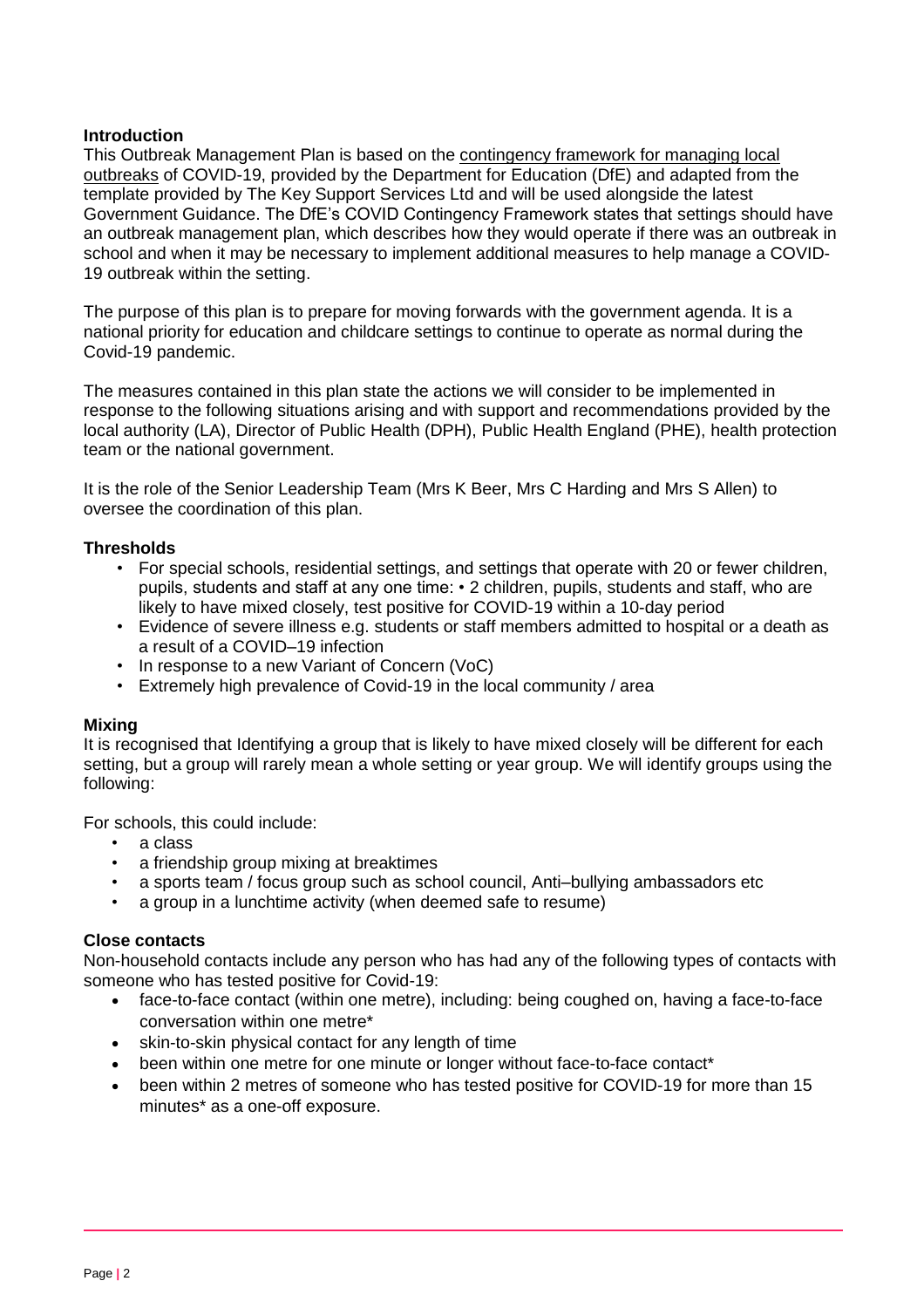- been within 2 metres of someone who has tested positive for COVID-19 on multiple occasions during a single day (midnight to midnight) for at least 15 minutes in total (when all times added up together)
- travelled in a small vehicle together, or in a large vehicle or plane near someone\*

## **Actions to consider:**

## *Action to take in the event of an outbreak:*

When the thresholds outlined above are reached we will review and reinforce the testing, hygiene and ventilation measures we already have in place. Further detail on these can be found in the guidance for each sector located at **[cleaning of non-healthcare settings](https://www.gov.uk/government/publications/covid-19-decontamination-in-non-healthcare-settings)** and [www.gov.uk/coronavirus/education-and-childcare](http://www.gov.uk/coronavirus/education-and-childcare)

We will also consider any other additional control measures that could be revisited or introduced to reduce further transmission.

Dudley Council Public Health will work closely with our setting and provide us with advice and support on a case by case basis, taking into account the local situation. For example; if local rates are extremely high, a response is required to a 'variant of concern' (VOC) and other measures have failed to reduce transmission, then the thresholds for extra action may be higher than set out above.

Where action is necessary to help reduce transmission within our setting, these are the measures which may need to be temporarily introduced include:

- Face coverings for staff (who are not exempt) when arriving at setting and moving around indoors in places where social distancing is difficult to maintain, such as in communal areas – this will continue to be encouraged as normal practice
- Reintroducing students/children into bubbles and/or consistent groups
- Short term attendance restrictions, such as sending home a class or year group this would only be advised in extreme cases, and as a last resort where all other risk mitigations have not broken chains of transmission within the setting
- Shielding for vulnerable individuals (shielding can only be introduced by national government)
- If an outbreak occurs, we will work with Dudley health protection team to help identify individuals who may have been in contact with known infectious individuals
- Staggered start/finish times/exits
- One-way corridors
- Allocated toilet facilities for specific year group(s)
- Break/lunchtime e.g. staggered times
- **Assemblies**
- Lessons (strict seating plans, limit different classes mixing for lessons/activities)
- Inter/intra school competitions
- School/coach trips
- School transport, where possible
- Reduce movement in classroom e.g. limit practical activities
- Increase outdoor learning /activities
- Limit parental attendance in settings e.g., parents' evenings
- Stop live performances (For example, but not limited to, singing, dancing and sports)
- Limit use of staff room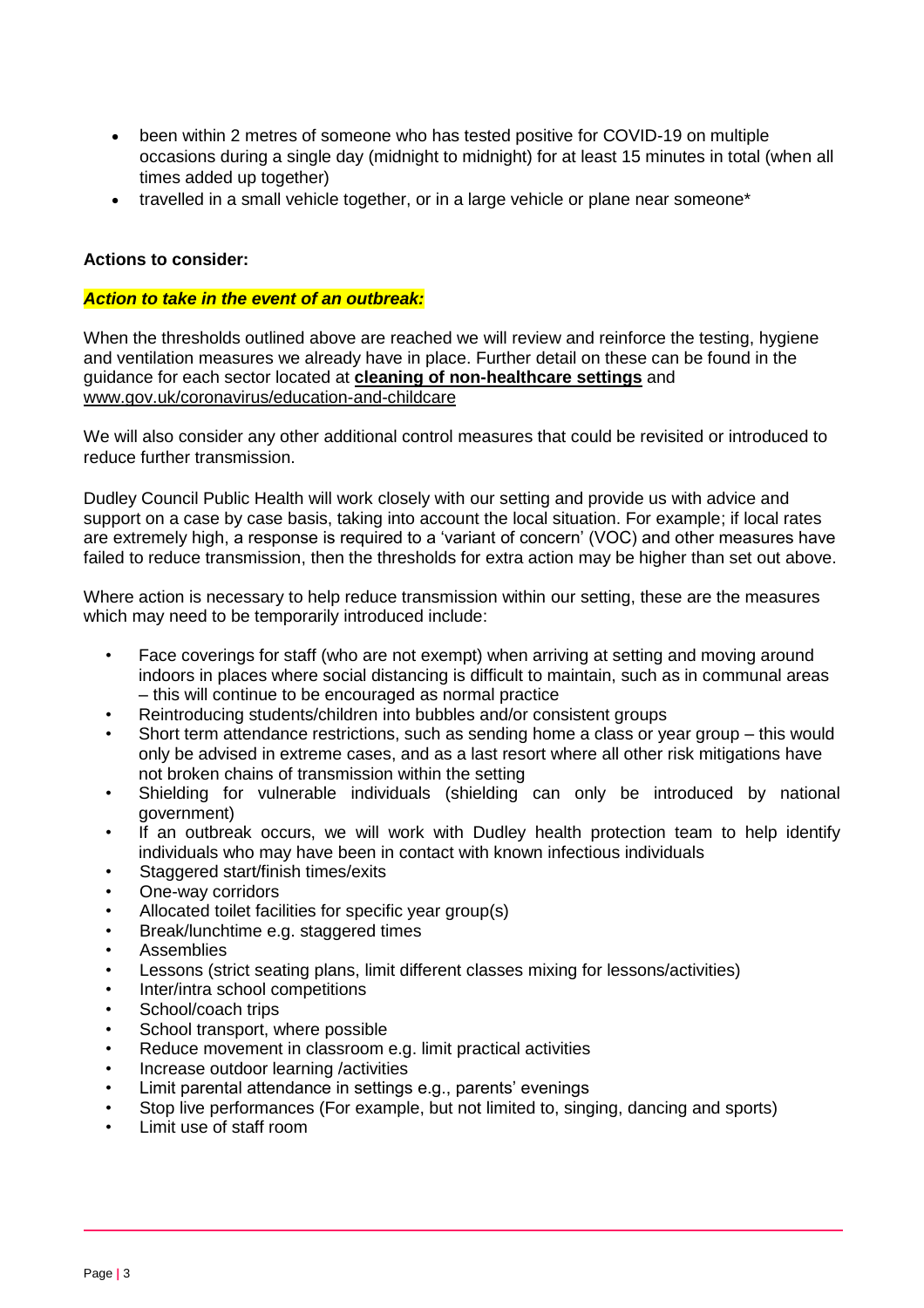We will also request that the Home2School transport team provides additional taxis so to enable bubbles to be reinstated fully and not just whilst within the school building.

#### **Shielding/Risk assessments for vulnerable pupils and staff**

We will ensure that latest national guidance is adhered to for our most vulnerable pupils and staff and seek advice as / when required. This will also include staff who are pregnant.

We will adhere to any national guidance on the reintroduction of shielding, which would apply to those on the shielded patient list (SPL).

We will speak to individuals required to shield to risk assess the need for any additional protective measures in school or arrangements for home working or learning.

#### **Other measures**

If deemed appropriate or recommended, we will limit:

Transition or taster days Parents coming into setting Live performances

#### **Attendance restrictions**

Attendance restrictions will only be recommended as a last resort. If recommended, we will implement the measures in this section.

#### **Eligibility to remain in setting**

In the first instance, we will stay open for:

Vulnerable pupils Children of critical workers Reception, Year 1 and Year 2 pupils If further restrictions are recommended, we will stay open only for:

Vulnerable pupils Children of critical workers

#### **Education and support for pupils at home**

For pupils required to stay at home, we will provide remote education that meets the same quality and quantity of education that pupils would receive in the setting, as outlined in our remote learning plan and remote learning policy, both of which can be found on our school website. [School Policies | Woodsetton School](https://woodsetton.dudley.sch.uk/school/school-policies)

The school will continue to provide school vouchers for pupils eligible for benefits-related free school meals while they are not attending school because of COVID-19 isolation guidelines.

#### **Safeguarding**

We will review our child protection policy to make sure it reflects the local restrictions and remains effective.

We will aim to have a trained DSL or deputy DSL on site wherever possible.

If our DSL (or deputy) can't be on site, they can be contacted remotely by telephoning them on:

| Kate Beer    | 07835511437 |
|--------------|-------------|
| Cath Harding | 07835511493 |
| Sarah Allen  | 07835511424 |